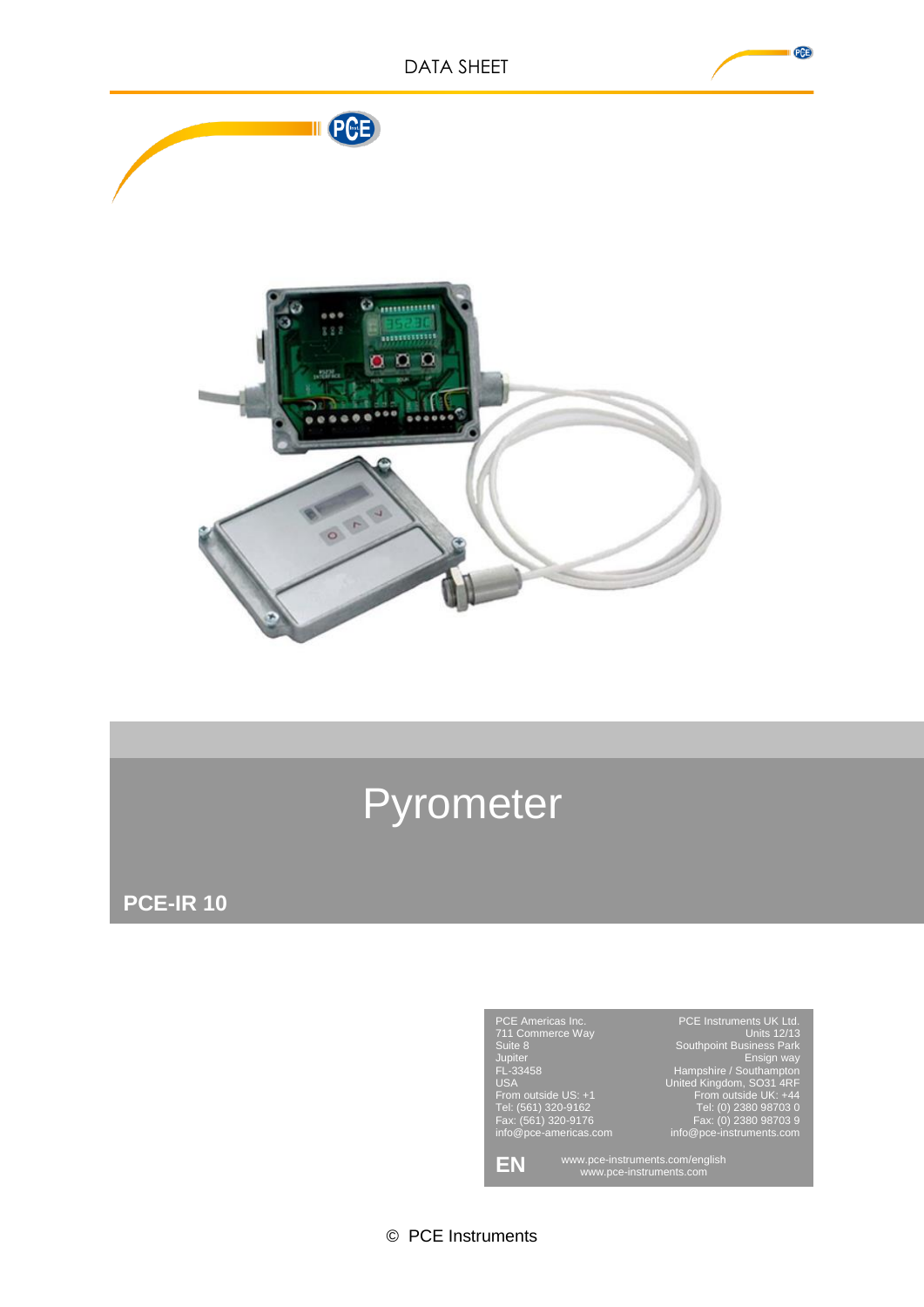PCE

## **Solid infrared Pyrometer with LCD for continuous measurement of surface temperature of all solid materials, designed for fixed installation**

The PCE-IR10 Pyrometer is made up of a small sensor head and a separate electrical component. The Pyrometer sensor is so small that it can fit in almost any space. part from this, the device offers similar specifications as other devices. The electrical component of the PCE-IR10 facilitates the use of functions hat are not normally found in a device of this quality. Among these are adjustable emissivity, minimum, maximum and average value, as well as software to programme the device via a computer or directly from the unit's LCD. Due to its small size, this temperature tester is ideal for different systems in a production line. The device is accurate, easy to install and economical.

Measuring temperature with the PCE-IR10 non-contact temperature tester is an economical alternative to similar contact devices (addictinal information about the functioning principle of measuring temperature with Pyrometers). Also, look at this brief text about the practice of measuring temperature with infrared devices.

To get the highest precision from this device, the user can adjust the emissivity, which is different for each type of surface material being measured. If the user measures a material which is not in the table, they can establish the emissivity value and adjust the temperature measured by the temperature reader.

- High temperature range of up to 600°C
- Small sensor head for use in tight spaces
- Analogue output
- USB/ RS-232/ RS-485/ relay outputs
- Operating temperature up to 180°C (sensor head); 65°C (device)
- adjustable emissivity, minimum / maximum Hold, average value
- LCD
- Can funstion in a network of up to 32 sensors connected by optional RS-485
- Power of 8 to 36 VDC

## **Electronic parameters**

| Outputs      | analogue: $4$ to $20mA$ , $0$ to $20mA$ ,<br>0 to 5V (adjustable), Type-J or K sensors<br>temperature sensor head 10 mV / $\degree$ C alarm<br>relay (via software) optional digital outputs USB, |
|--------------|---------------------------------------------------------------------------------------------------------------------------------------------------------------------------------------------------|
| Inputs       | RS-232, RS-485, relay<br>emissivity, temperature compensation, trigger (by software)                                                                                                              |
| Cable length | 1m, other lengths can be ordered seperately                                                                                                                                                       |
| Consumption  | max.100mA                                                                                                                                                                                         |
| Power        | 8 to 36 VDC                                                                                                                                                                                       |